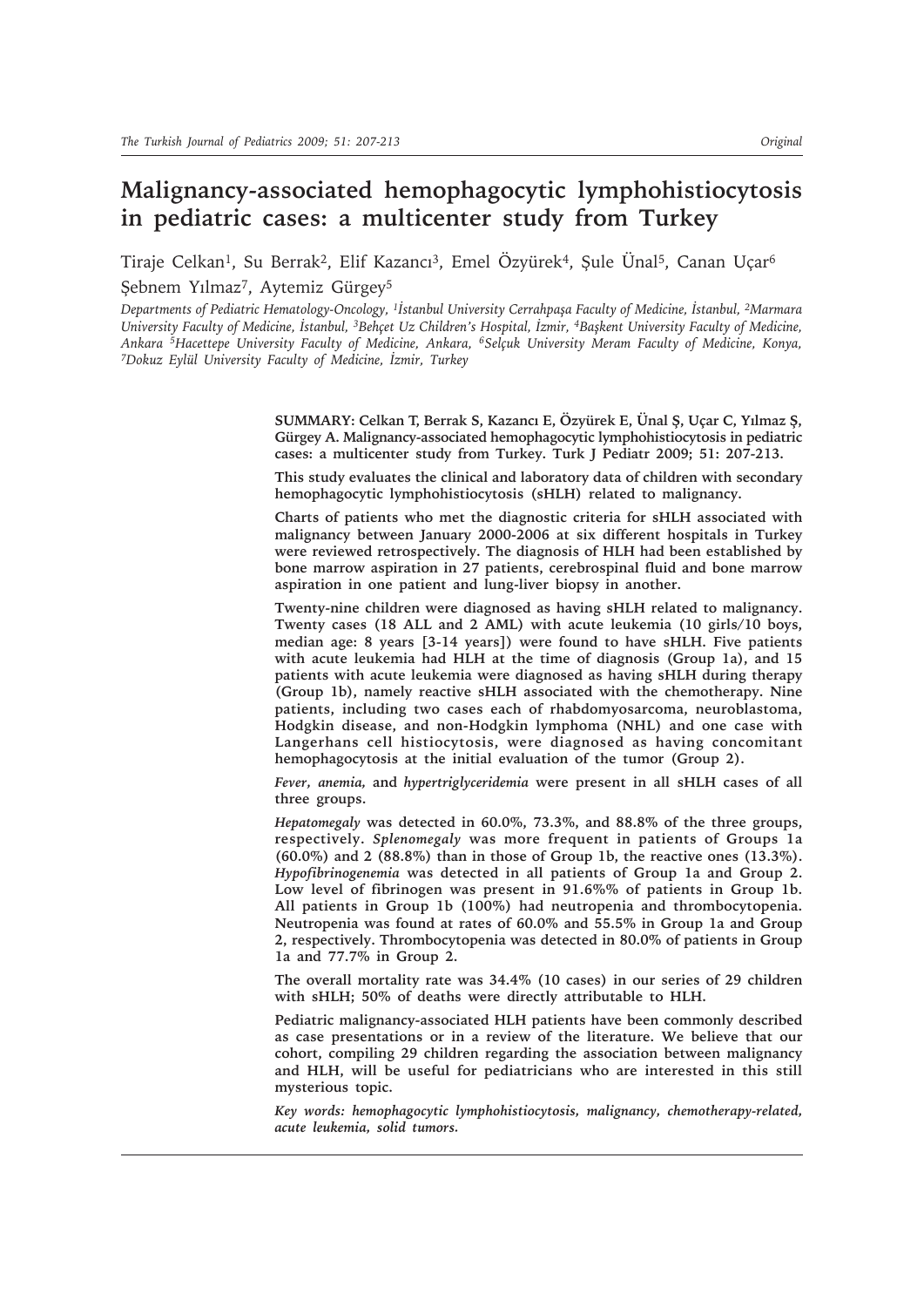Hemophagocytic lymphohistiocytosis (HLH) has been described as a rare disease characterized by fever, hepatomegaly, splenomegaly, cytopenia, coagulopathy, hypertriglyceridemia, hyperferritinemia and hypofibrinogenemia. This disorder includes two different subgroups including primary and secondary forms, and distinction between them is difficult<sup>1,2</sup>. It is a life-threatening disorder resulting in infiltration of lymphocytes and macrophages with extensive hemophagocytosis in different organs, especially the liver, spleen, bone marrow and central nervous system (CNS)<sup>3</sup>. There is no distinction between the two types of HLH in terms of clinical symptoms, documented infection and the initial course of disease4,5. Relapses and family history are important clues for primary HLH. Primary HLH is an autosomal recessive disease that has been shown to be due to mutations in the perforin, the UNC13D and the syntaxin 11 genes in approximately half of the patients<sup> $6-8$ </sup>. No gene mutation has been described in the remaining familial HLH patients. Secondary HLH (sHLH) is associated with a systemic viral, bacterial, fungal, or parasitic infection in individuals with an underlying immunological disorder<sup>9</sup>. On the other hand, one of the common triggers of sHLH is malignancy<sup>10,11</sup>. In contrast with adult malignancy-associated HLH, data about pediatric cases is very limited<sup>12,13</sup>. The mortality rate in children diagnosed with primary HLH and without bone marrow transplantation is quite high; approximately 50% of the secondary form may also result in death $5.14$ .

In this study, we aimed to report our experience with pediatric malignancy cases associated with sHLH at the time of diagnosis or as a reactivation during the treatment of malignancy.

# **Material and Methods**

Between January 2000-January 2006, 29 children were diagnosed as having HLH associated with malignancy in six Pediatric Hematology-Oncology Departments of different hospitals in different regions of Turkey.

The diagnosis of HLH was made according to the guidelines of the Histiocyte Society1, which requires either a molecular diagnosis consistent with primary HLH, family history or fulfillment of five of eight diagnostic criteria. These criteria include: fever, splenomegaly,

cytopenias (affecting  $\geq 2$  of 3 lineages in the peripheral blood), hypertriglyceridemia and/ or hypofibrinogenemia (fasting triglycerides  $>3$  mmol/L, fibrinogen  $<1.5$  g/L), hemophagocytosis in bone marrow or lymph nodes, decreased or absent natural killer (NK) cell activity, ferritin  $>500 \mu g/L$  and soluble CD25 (IL-receptor)  $>2400$  U/ml. In this study, the criteria for case inclusion were based on clinical and pathologic findings of bone marrow samples revealing hemophagocytosis.

Patients with the clinical features of HLH, but whose diagnoses were not confirmed histopathologically, were excluded. The medical records of the patients were reviewed. Details of presentation, diagnosis, treatment and outcome were analyzed. No genetic analyses were done for HLH.

Chi-square, Student's t test and ANOVA were used for the statistical analysis.

## **Results**

Of the 29 children who were diagnosed with sHLH associated with malignancy, 20 (18 acute lymphoblastic leukemia [ALL] and 1 acute myeloblastic leukemia [AML] M2, 1 AML M3) were associated with acute leukemia (Group 1). There were 10 girls/10 boys, with a median age of 8 years (range: 3-16 years). Only one case had a history of consanguinity between parents. The patients with acute leukemia were analyzed into two subgroups:

**Group 1a:** sHLH was diagnosed concomitantly with acute leukemia, before chemotherapy was initiated (n=5).

**Group 1b:** sHLH was diagnosed at any time interval of the chemotherapy that was being received for the treatment of acute leukemia (n=15). Fourteen of 15 patients were treated with BFM-based leukemia protocols; one was given St. Jude regimen.

The remaining 9 patients, including rhabdomyosarcoma (RMS; 2 cases), neuroblastoma (NB; 2 cases), Hodgkin disease (2 cases), non-Hodgkin lymphoma (NHL; 2 cases) and Langerhans cell histiocytosis (LCH; 1 case), were diagnosed as having concomitant hemophagocytosis at the time of diagnosis (Group 2).

From the total study group, 14 of the patients (5 leukemia, 9 solid tumors) were diagnosed to have sHLH at the time of diagnosis of malignancy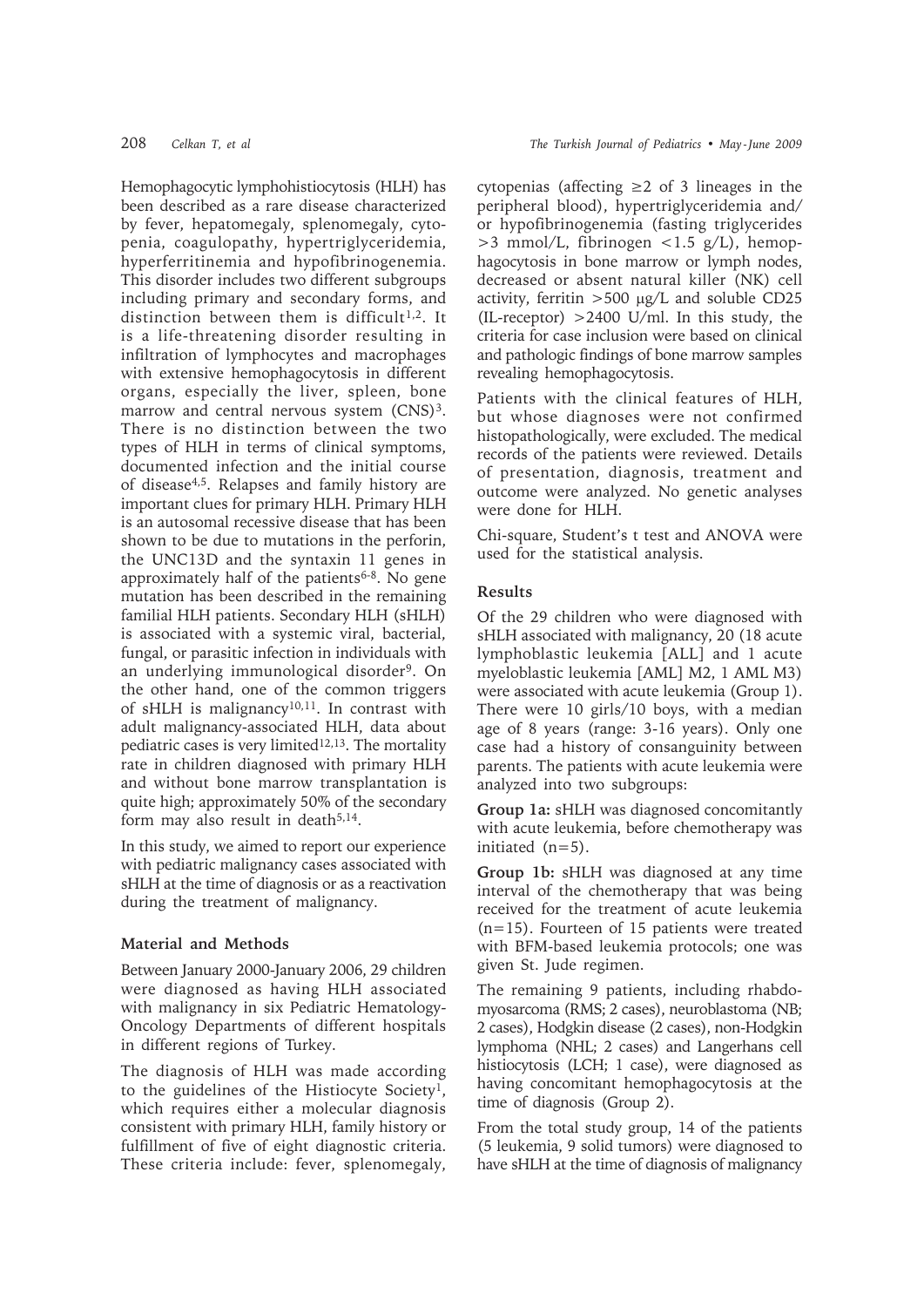before the initiation of the treatment (Group 1a and 2) and 15 patients were diagnosed as sHLH during the treatment of malignancy (Group 1b).

The clinical features and laboratory findings of the sHLH cases are summarized in Table I.

#### *Clinical Characteristics*

*Fever* was present in all of the patients (100%) with sHLH. Hepatomegaly was more frequent in patients of Group 2 (88.8%) than in the patients of Groups 1a (60.0%) and 1b (73.3%). Splenomegaly was also more common in Group 2 patients (88.8%) than in patients of Groups 1a (60.0%) and 1b (13.3%).

# *Laboratory Data*

*Anemia* and *hypertriglyceridemia* were found in all patients of all three groups (100%). *Thrombocytopenia* was present in all patients (100%) in Group 1b, 4 of 5 patients (80.0%) in Group 1a, and 7 of 9 patients (77.7%) in Group 2, respectively. *Neutropenia* was detected in all patients (100%) of Group 1b, 3 of 5 patients (60.0%) of Group 1a, and 5 of 9 patients (55.5%) in Group 2, respectively. Hypofibrinogenemia was observed in all patients who were tested in Group 1a and 2 (100%), and of the 12 tested patients in Group 1b, 11 patients (91.6%) were found to have hypofibrinogenemia (Table I).

Hemophagocytosis was documented in bone marrow examinations of all children except two cases, one after lung and liver biopsy and the other with cerebrospinal fluid (CSF) evaluation and bone marrow aspiration.

### *Infection*

Of 29 patients, six (20.6%) developed infections including *Staphylococcus aureus* (2 cases), fungal pneumonia (1 case), aspergillosis (1 case), methicillin-resistant *S. aureus* (MRSA) (1 case), and hepatitis (1 case).

# *CNS Involvement*

Central nervous system involvement was very rare in the patient group, with only one patient found to have hemophagocytosis in the cytological evaluation of the CSF. Neither macrophages nor protein elevation was found in the other CSF samples.

### *Treatment*

Ten patients were given intravenous immunoglobulin (IVIG) associated with corticosteroid (CS). Two patients had only CS therapy. One patient was treated with HLH-2004 protocol and one with only IVIG. The patient who was given HLH-2004 treatment was in a dismal condition and deteriorated rapidly due to fungal pneumonia. Treatment with either IVIG or CS, or in combination, provided good relief,

|                      | Group 1a       | Group 1b          | Group 2           |  |
|----------------------|----------------|-------------------|-------------------|--|
|                      | $(n=5)$        | $(n=15)$          | $(n=9)$           |  |
| Age (mean, year)     | $8.8 \pm 5.0$  | $7.8 \pm 3.0$     | $8.6 \pm 6.6$     |  |
| Fever                | $5/5$ (100.0%) | 15/15 (100.0%)    | $9/9$ (100.0%)    |  |
| Hepatomegaly         | $3/5$ (60.0%)  | $11/15$ (73.3%)   | $8/9$ $(88.8\%)$  |  |
| Splenomegaly         | $3/5$ (60.0%)  | $2/15$ $(13.3\%)$ | $8/9$ $(88.8\%)$  |  |
| Hypertriglyceridemia | $3/3$ (100.0%) | 10/10 (100.0%)    | $8/8$ (100.0%)    |  |
| Hypofibrinogenemia   | $3/3$ (100.0%) | $11/12$ (91.6%)   | $7/7$ $(100.0\%)$ |  |
| Anemia               | $5/5$ (100.0%) | 15/15 (100.0%)    | $9/9$ (100.0%)    |  |
| Neutropenia          | $3/5$ (60.0%)  | 15/15 (100.0%)    | $5/9$ $(55.5\%)$  |  |
| Thrombocytopenia     | $4/5$ (80.0%)  | 15/15 (100.0%)    | $7/9$ $(77.7\%)$  |  |
| Outcome              |                |                   |                   |  |
| Alive                | $2/5$ (40.0%)  | $12/15$ (80.0%)   | $5/9$ (55.6 %)    |  |
| Deceased             | $3/5$ (60.0%)  | $3/15$ $(20.0\%)$ | $4/9$ $(44.4\%)$  |  |
| Progression (M)      |                |                   | 2                 |  |
| Recurrence (M)       |                |                   | 3                 |  |
| Infection            |                |                   |                   |  |
| Liver insufficiency  |                |                   |                   |  |

**Table I.** Characteristics of the Groups

M: Malignancy.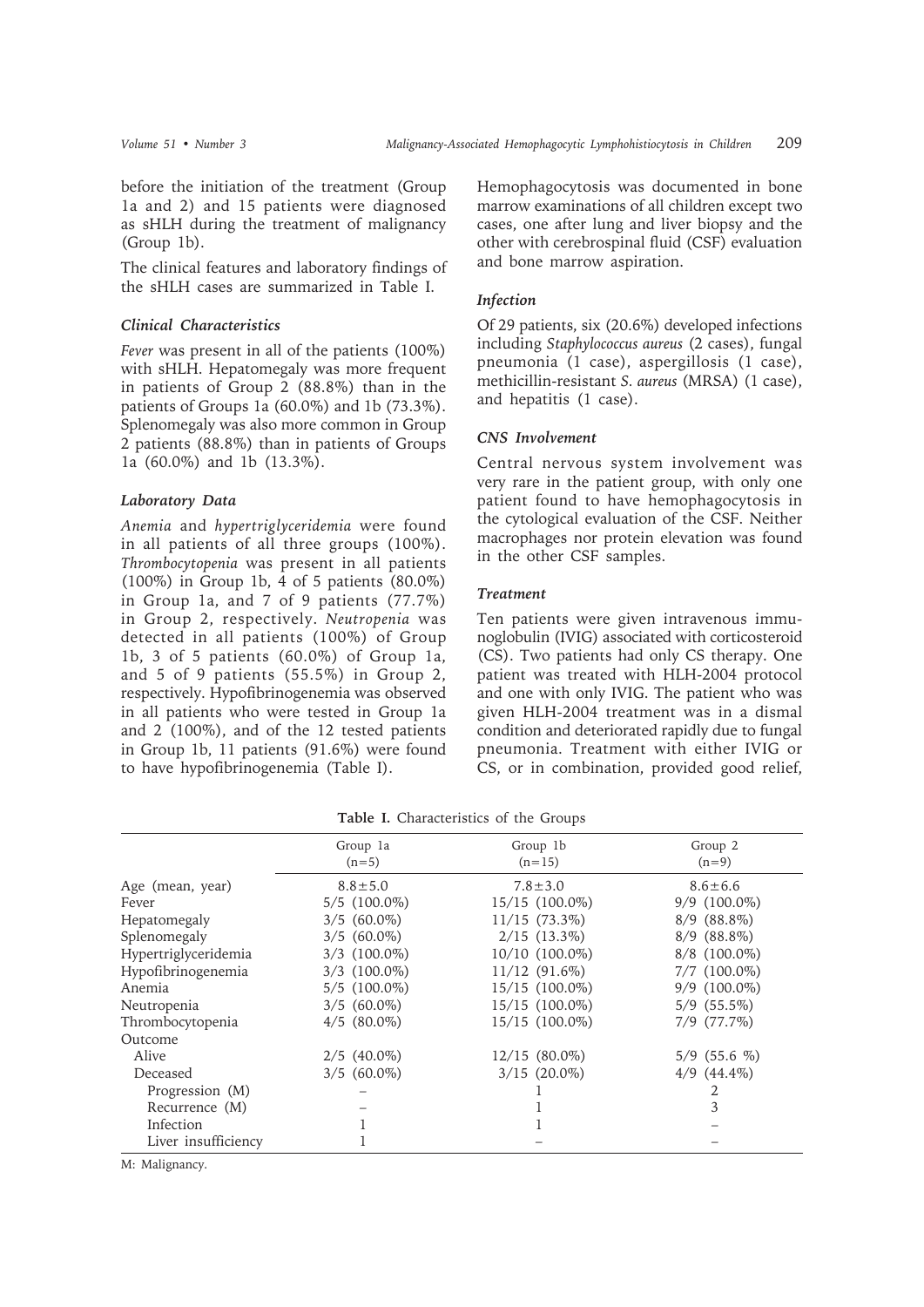especially for fever and pancytopenia, in a 1-2 day period. The remaining 15 patients received no specific treatment for HLH, but received treatment for the primary malignancy.

When the therapy-related cases were analyzed, the HLH development time coincided with days 50 to 64 of induction therapy (Protocol I, Phase 2 of BFM regimens) in 11 cases; with the 15th day of St. Jude Total XIII induction protocol in one case; between days 40 to 50 in consolidation therapy (Protocol II, Phase 2 of BFM regimens) in two cases; and in one case after the first high-risk block of BFM protocol just after the induction regimen.

### *Outcome*

Ten patients, including five with acute leukemia and five with solid tumors, were lost. The overall mortality rate in our series of 29 children with sHLH was 34.4%.

Of the 10 deceased patients, seven (70%) had been diagnosed as having sHLH at the time of diagnosis of the primary malignancy. Of these seven patients, three were from Group 1a and four from Group 2. Disease progression and recurrence were the primary causes of death in Group 1b and Group 2 patients; however, infection and liver insufficiency were the causes of death in Group 1a patients. The data of the deceased patients is shown in Table II.

We found no statistically significant differences in clinical and laboratory features between patients detected at diagnosis or during therapy except for leukopenia/neutropenia and also when the patients were compared with respect to having solid tumors or hematologic malignancy (p>0.05).

# **Discussion**

Malignancy is one of the subgroups of disorders related to the development of sHLH. Presumably, malignant cells secrete proinflammatory cytokines (tumor necrosis factor [TNF]-α, interleukin [IL]-6) that contribute to immune dysregulation. Malignancy-related sHLH has been reported previously in the literature, most commonly described with lymphomas and leukemia. However, most of these were reported in adult patients<sup>10-12</sup>. The diagnosis of HLH associated with malignancy is usually difficult. HLH manifestations may be masked or modified by the malignant process or therapeutic measures that often lead to delay in diagnosis. HLH is sometimes the first presentation of malignancies $10-12$ . In a recent study, in which a literature review was done for pediatric cases of HLH in the setting of ALL, it was suggested that the underlying immunodeficient state due to the malignancy, combined with chemotherapy, predispose to infections and defects in T-cell and NK-cell function, which triggered HLH<sup>13</sup>.

In the present study, 29 patients with malignancy who developed HLH were analyzed. In 14 of these 29 patients (48.3%), HLH was associated with acute leukemia (in 5 patients) or with solid tumors (in 9) at the time of diagnosis. This association may be due to cytokines induced by activated T cells and macrophages. In 15

| Number         | Age,<br>gender | Primary<br>disease | Primary<br>disease state | Specific treatment<br>state of HLH | Infection        |
|----------------|----------------|--------------------|--------------------------|------------------------------------|------------------|
|                | 14. F          | ALL                | Maintenance              | <b>IVIG</b>                        | None             |
| 2              | 10, M          | ALL                | End of HR1               | IVIG, CS                           | Aspergillosis    |
| 3              | 4, F           | ALL                | At diagnosis             | No treatment                       | None             |
| $\overline{4}$ | 13, F          | ALL                | Induction                | <b>HLH 2004</b>                    | Fungal pneumonia |
| 5              | 3.5, F         | ALL                | At diagnosis             | No treatment                       | None             |
| 6              | 14, M          | <b>RMS</b>         | At diagnosis             | No treatment                       | None             |
| 7              | 10, M          | <b>RMS</b>         | At diagnosis             | No treatment                       | S. aureus        |
| 8              | $10/12$ , F    | NB                 | At diagnosis             | No treatment                       | None             |
| 9              | $11/12$ , M    | NB                 | At diagnosis             | No treatment                       | None             |
| 10             | 2, M           | <b>LCH</b>         | At diagnosis             | No treatment                       | S. aureus        |
|                |                |                    |                          |                                    |                  |

**Table II.** Data of the Deceased Patients

HLH: Hemophagocytic lymphohistiocytosis. F: Female. M: Male. ALL: Acute lymphoblastic leukemia. AML: Acute myeloblastic leukemia. RMS: Rhabdomyosarcoma. NB: Neuroblastoma. LCH: Langerhans cell histiocytosis. IVIG: Intravenous immunoglobulin. CS: Corticosteroid.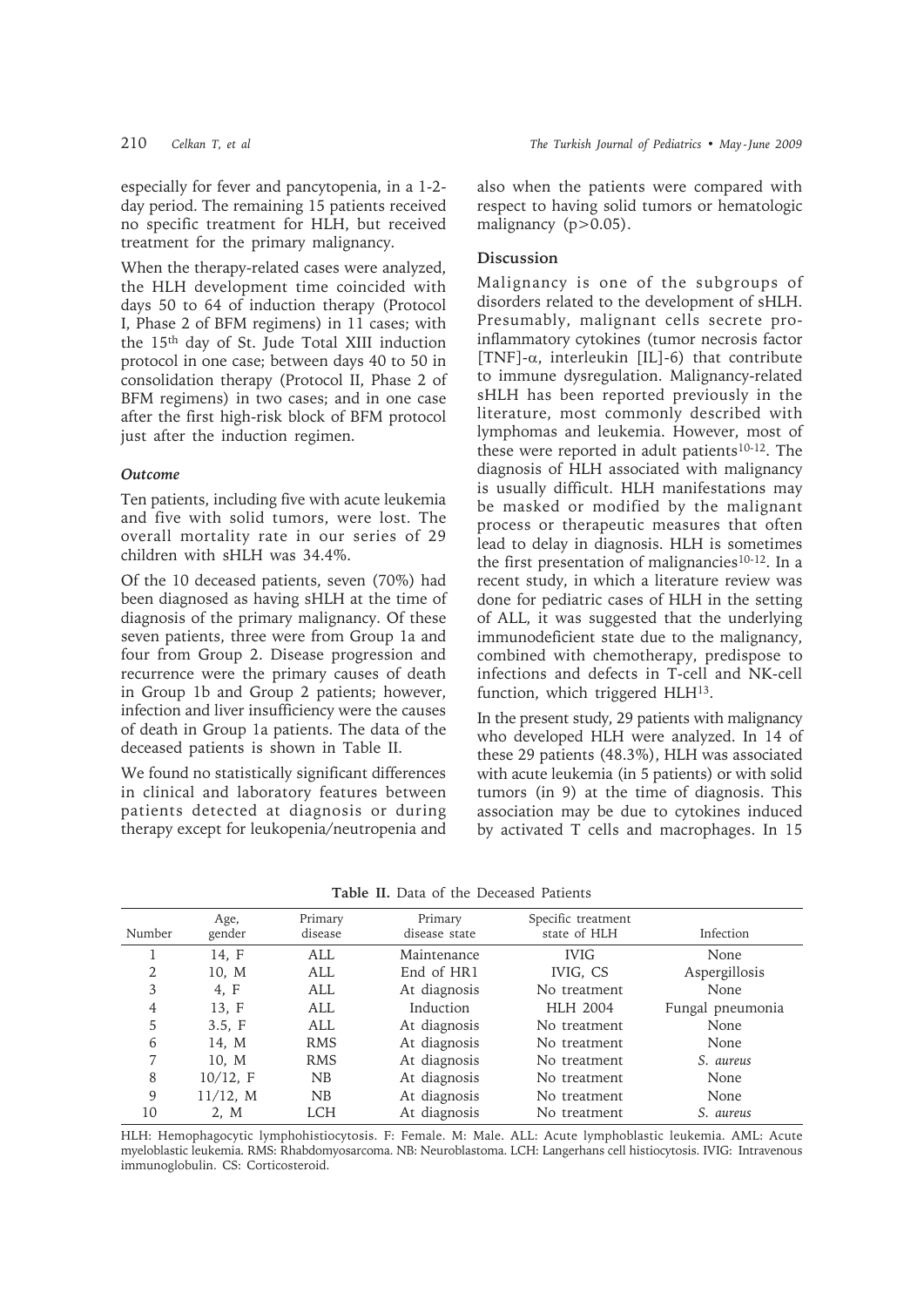(51.7%) of the patients, HLH developed during treatment. In our study, the HLH cases that occurred during treatment of the malignancy developed only in patients with acute leukemia. It is interesting that HLH did not develop during the period of chemotherapy in patients with solid tumors. According to diagnostic guidelines, events associated with massive tissue destruction (such as chemotherapy) may cause HLH1,2. We documented the leukemia patients with respect to whether or not they manifested HLH during therapy or had a larger malignant cell load and a rapid response to therapy in order to support this notion, but we found no correlation between them.

It is well known that HLH usually develops after viral, bacterial, fungal, parasitic and other infections5,9,15,16. On the other hand, some therapeutic agents used for treatment of acute leukemia may also cause HLH17. In the present study, the development of HLH during treatment of acute leukemia could be attributed to the infections concomitant with treatment or to the chemotherapeutic agents themselves. Another possibility is that acute leukemia patients are more immunocompromised than patients with solid tumors. As has been well described, sHLH may develop as a result of the strong immunologic activation commonly occurring in an immunocompromised host<sup>18</sup>. Although each leukemia patient manifesting HLH during chemotherapy was re-evaluated serologically for a possible viral infection, no presence of a responsible agent was detected in our cohort. The development of malignancy in previously undiagnosed genetic HLH mutations might trigger HLH, particularly when combined with infection. O'Brien et al.<sup>13</sup> found that significant infection was frequent in ALL patients with HLH. They suggested evaluating any patient with ALL who develops HLH for an occult infection.

When the therapy-related cases were documented, the treatment period was found to be between days 50 to 64 of induction therapy (Protocol I, Phase 2 of BFM regimens) in the majority of cases (11 cases); on the 15th day of St. Jude Total XIII induction protocol (1 case); between days 40 to 50 of consolidation therapy (Protocol II, Phase 2 of BFM regimens) (2 cases); and after the first high-risk block just after the induction regimen (1 case). During these periods, the cytokine storm may be out of control after CS withdrawal.

When the clinical and laboratory data of the malignancy patients who developed HLH were analyzed, fever, anemia and hypertriglyceridemia were detected in all patients in all three groups, suggesting that these three parameters are valuable for diagnosis of HLH in patients with malignancy (Table I). In addition to anemia, neutropenia and thrombocytopenia were also present in all patients in Group 1b. This finding may be explained as an effect of chemotherapy. Hypofibrinogenemia was also detected in almost all of the cases, at rates of 100%, 91% and 100%, respectively, in Groups 1a, 1b and 2. The low fibrinogen levels may be attributed to HLH, but can also be related to the L-asparaginase treatment in Group 1b patients<sup>19</sup>.

It is notable and difficult to explain that although at the time of sHLH diagnosis, splenomegaly was present in only 13% of Group 1b patients, who developed sHLH during treatment of acute leukemia, hepatomegaly was present in 73%. This may be related to the hepatotoxic effects of chemotherapeutic agents, as well as to the occult infections that may have caused hepatomegaly more commonly than splenomegaly, which we were not able to detect. Although splenomegaly is an important diagnostic criterion for HLH diagnosis, it is obvious from our study that hepatomegaly is a more important finding in pediatric malignancy patients under treatment.

Lymphoma–associated hemophagocytic syndrome is a more common problem for adults than for children20-22. It has recently been reported that some lymphoma patients associated with familial HLH had bi-allelic perforin gene mutation. The authors have suggested that perforin may play a role in preventing tumor growth and development in the mechanism of immune surveillance23. On the other hand, acute nonlymphoblastic leukemia and myelodysplastic syndrome have also been described in patients with syntaxin 11 mutation<sup>24</sup>. The perforin A91V polymorphism leads to reduced perforin protein expression, found with increased frequency in children with ALL25-27. These observations suggest that there is a tendency to malignancy in patients with hereditary HLH. The relative frequency of HLH observed in children with a defined malignancy would be important to know, especially since mutations associated with HLH are distinct in the Turkish population. We found no familial cases of malignancies in the patients reported.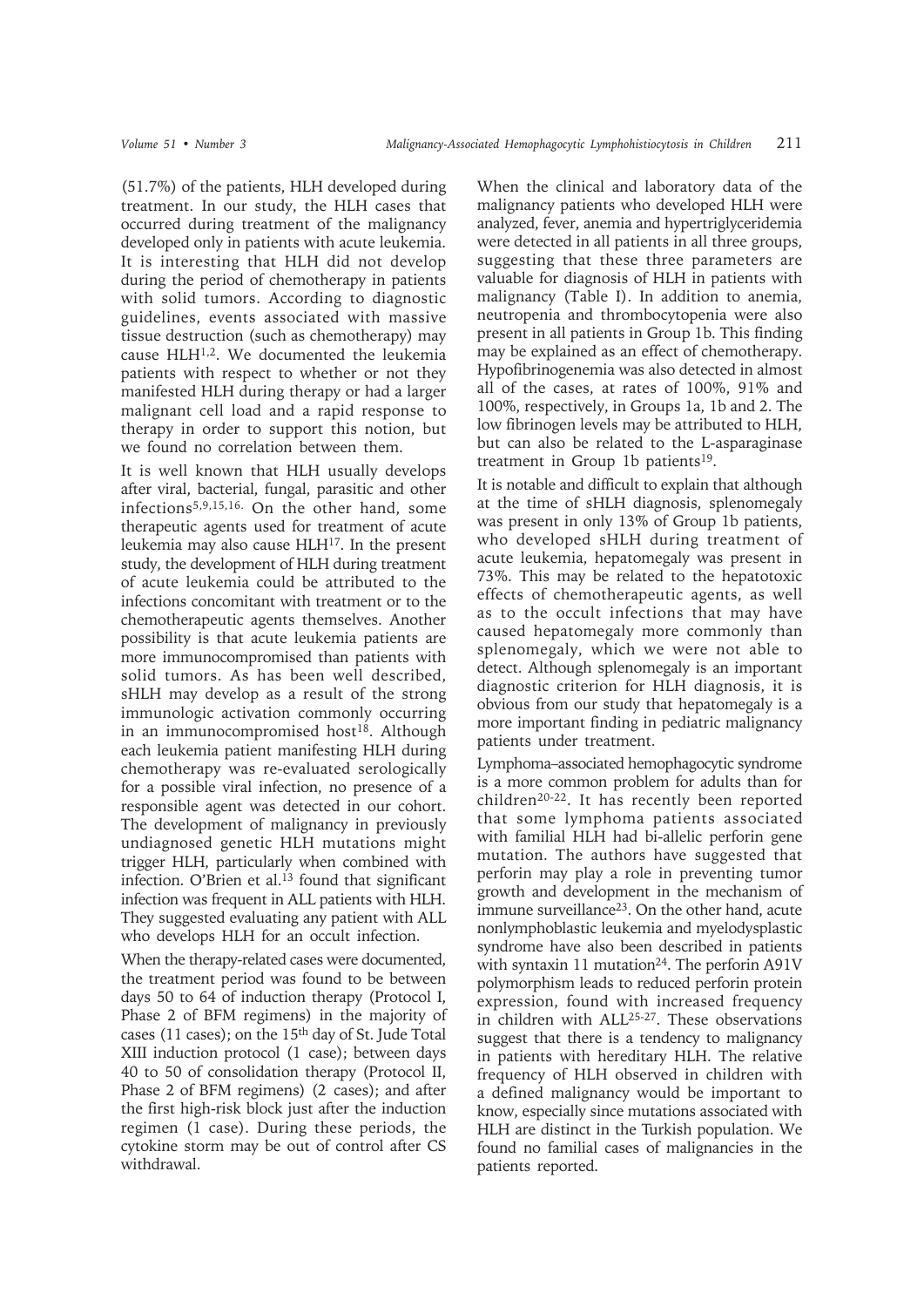Of the 14 patients (Group 1a and 2) who developed HLH at the time of diagnosis, seven (50%) died. (in Group 1a, 3 of the 5 patients, 60%; in Group 2, 4 of the 9 patients, 44%). As expected, the mortality rate was lower (20%) in patients who were under treatment for the primary malignancy (Group 1b).

In conclusion, the development of sHLH in pediatric malignancy patients is not uncommon. Since the HLH cases diagnosed concomitantly at the time of diagnosis of malignancy resulted in mortality in 50% of the patients, cancer patients with high fever at presentation should be further investigated with measurement of serum ferritin, triglyceride and fibrinogen levels, and bone marrow aspiration samples should also be carefully investigated in order to detect hemophagocytosis. The majority of diagnostic features in HLH are largely "characteristic but non-specific". It should prove to be beneficial for the exact diagnosis if there was an opportunity to determine the sCD25 levels of the patients.

Earlier detection of malignancy-associated sHLH may decrease the high mortality rate in these patients with addition of etoposide to treatment protocols and additional supportive treatments such as IVIG. On the other hand, mutation analysis for HLH may be useful in malignancies associated with HLH<sup>11,13</sup>.

#### **REFERENCES**

- 1. Henter JI, Elinder G, Ost A. Diagnostic guidelines for haemophagocytic lymphohistiocytosis: the FHL study group of the Histiocyte Society. Semin Oncol 1991; 18: 29-33.
- 2. Janka GE. Hemophagocytic lymphohistiocytosis. Hematology 2005; 10 (Suppl): 104-107.
- 3. Kakkar N, Vasishta RK, Banerjee AK, Marwaha RK, Thapa BR. Familial hemophagocytic lymphohistiocytosis: an autopsy study. Pediatr Pathol Mol Med 2003; 22: 229-242.
- 4. Janka G, Henter JI, Imashuku S. Clinical aspects and therapy of hemophagocytic lymphohistiocytosis. In: Weitzman S, Egeler RM (eds). Histiocytic Disorders of Children and Adults. Cambridge: Cambridge University Press; 2005: 353-380.
- 5. Gurgey A, Secmeer G, Tavil B, et al. Secondary hemophagocytic lymphohistiocytosis in Turkish children. Pediatr Infect Dis J 2006; 24: 1116-1117.
- 6. Ericson KG, Fadeel B, Nilsson-Ardner S, et al. Spectrum of perforin gene mutations in familial hemophagocytic lymphohistiocytosis. Am J Hum Genet 2001; 68: 590-597.
- 7. Feldmann J, Callebaut I, Raposo G, et al. Munc13-4 is essential for cytolytic granules fusion and is mutated in a form of familial hemophagocytic lymphohistiocytosis (FHL3). Cell 2003; 115: 461-473.

#### 212 *Celkan T, et al The Turkish Journal of Pediatrics • May - June 2009*

- 8. Zur Stadt U, Schmidt S, Kasper B, et al. Linkage of familial hemophagocytic lymphohistiocytosis (FHL) type-4 to chromosome 6q24 and identification of mutations in syntaxin 11. Hum Mol Genet 2005; 14: 827-834.
- 9. Larroche C, Mouthon L. Pathogenesis of hemophagocytic syndrome. Autoimmun Rev 2004; 3: 69-75.
- 10. Allory Y, Challine D, Haioun C, et al. Bone marrow involvement in lymphomas with hemophagocytic syndrome at presentation: a clinicopathologic study of 11 patients in a Western institution. Am J Surg Path 2001; 25: 865-874.
- 11. Ohno T, Miyake N, Hada S, et al. Hemophagocytic syndrome in five patients with EBV negative B-cell lymphoma. Cancer 1998; 82: 1963-1972.
- 12. Sandlund JT, Roberts WM, Pui CH, Crist WM, Behm FG. Systemic hemophagocytosis masking the diagnosis of large cell non-Hodgkin lymphoma. Med Pediatr Oncol 1997; 29: 167-169.
- 13. O'Brien MM, Lee-Kim Y, George TI, McClain KL, Twist CJ, Jeng M. Precursor B-cell acute lymphoblastic leukemia presenting with hemophagocytic lymphohistiocytosis. Pediatr Blood Cancer 2008; 50: 381-383.
- 14. Sung L, King SM, Carcao M, Trebo M, Weitzman SS. Adverse outcomes in primary hemophagocytic lymphohistiocytosis. J Pediatric Hematol Oncol 2002; 7: 550-554.
- 15. Fisman DN. Hemophagocytic syndromes and infection. Emerg Infect Dis 2000; 6: 601-608.
- 16. Saribeyoglu ET, Anak S, Agaoglu L, Boral O, Unuvar A, Devecioglu O. Secondary hemophagocytic lymphohistiocytosis induced by malaria infection in a child with Langerhans cell histiocytosis. Pediatr Hematol Oncol 2004; 21: 267-272.
- 17. Lambotte O, Costedoat-Chalumeau N, Amoura Z, Piette JC, Cacoub P. Drug-induced hemophagocytosis. Am J Med 2002; 112: 592-593.
- 18. Karras A, Thervet E, Legendre C. Hemophagocytic syndrome in renal transplant recipients: report of 17 cases and review of literature. Transplantation 2004; 77: 238-243.
- 19. Attarbaschi A, Mann G, Kronberger M, Witt V, Gadner H, Dworzak M. Effects of dose-reduced Medac Lasparaginase on coagulation in trial ALL-BFM 2000. Klin Padiatr 2003; 215: 321-326.
- 20. Takahashi N, Chubachi A, Kume M, et al. A clinical analysis of 52 adult patients with hemophagocytic syndrome: the prognostic significance of the underlying diseases. Int J Hematol 2001; 74: 209-213.
- 21. Shimazaki C, Inaba T, Okano A, et al. Clinical characteristics of B-cell lymphoma-associated hemophagocytic syndrome (B-LAHS): comparison of CD5+ with CD5- B-LAHS. Intern Med 2001; 40: 878-882.
- 22. Hirai H, Shimazaki C, Hatsuse M, et al. Autologous peripheral blood stem cell transplantation for adult patients with B-cell lymphoma-associated hemophagocytic syndrome. Leukemia 2001; 15: 311-312.
- 23. Clementi R, Locatelli F, Dupre L, et al. A proportion of patients with lymphoma may harbor mutations of the perforin gene. Blood 2005; 105: 4424-4428.